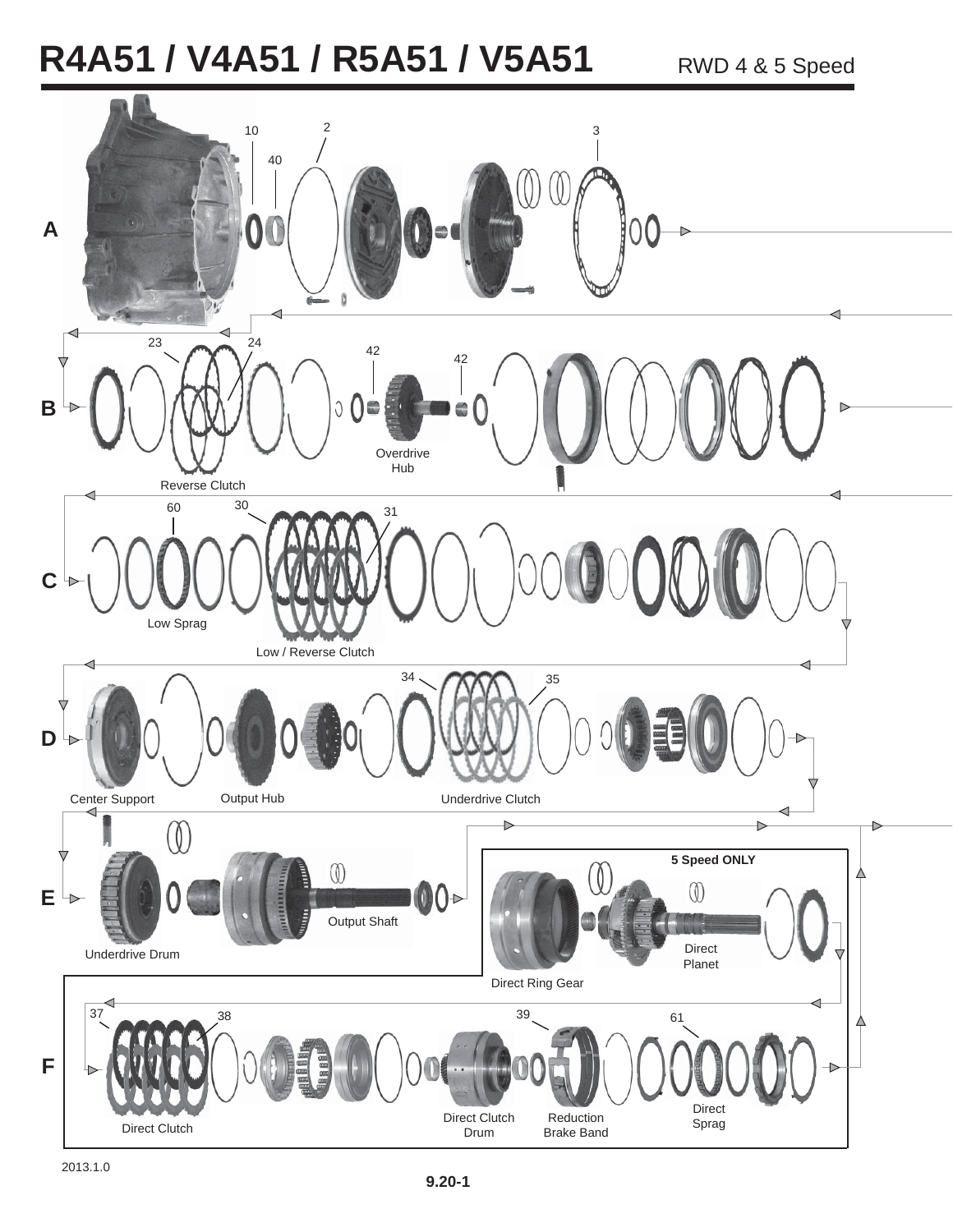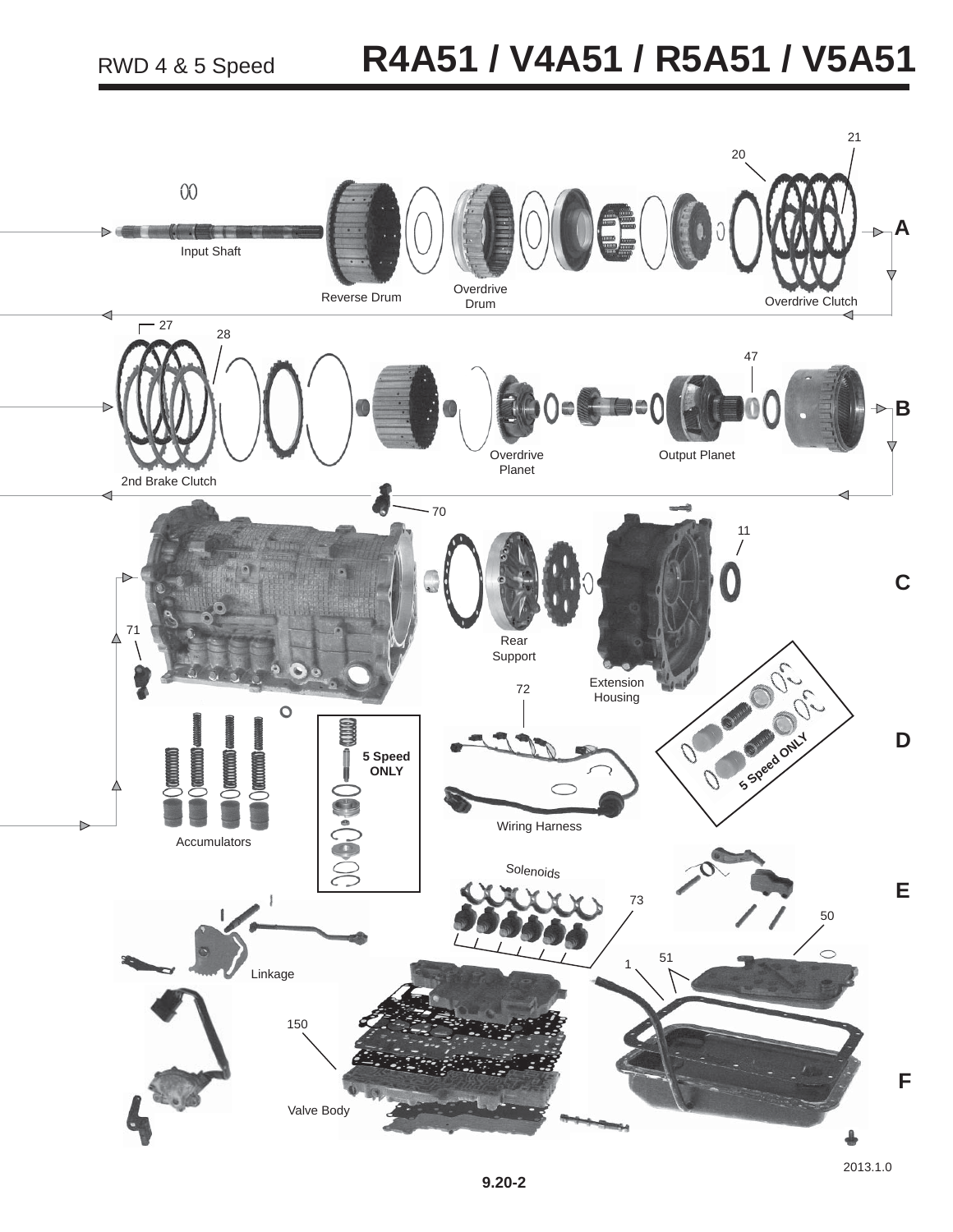## **Mitsubishi R/V4A51, R/V5A51 (RWD 4 & 5-Speed)**

| ILL.<br>NO.                         | <b>PART</b><br><b>NUMBER</b>       | <b>PER</b><br><b>CAR</b>                     | <b>DESCRIPTION</b>           |                                                                                                            | <b>YEARS</b> |  |  |  |  |
|-------------------------------------|------------------------------------|----------------------------------------------|------------------------------|------------------------------------------------------------------------------------------------------------|--------------|--|--|--|--|
| $---$                               | <b>TMR4A51</b>                     |                                              |                              |                                                                                                            |              |  |  |  |  |
| <b>REBUILDER BOX KITS</b>           |                                    |                                              |                              |                                                                                                            |              |  |  |  |  |
|                                     | <b>K9400C-S</b><br><b>K9400D-S</b> |                                              |                              | Master Kit (w/o Steels)  R/V4A51 (4-Speed)  1999-On<br>Master Kit (w/o Steels)  R/V5A51 (5-Speed)  2001-On |              |  |  |  |  |
| ---<br>---                          | K9400C-9<br>K9400D-9               |                                              | <b>Steel Plate Sub-Kits:</b> |                                                                                                            |              |  |  |  |  |
| <b>OVERHAUL KITS</b>                |                                    |                                              |                              |                                                                                                            |              |  |  |  |  |
| ---                                 | K94900C<br>K94900C-3               |                                              |                              |                                                                                                            |              |  |  |  |  |
| <b>GASKET AND RUBBER COMPONENTS</b> |                                    |                                              |                              |                                                                                                            |              |  |  |  |  |
| 1F<br>2A<br>3A                      | 94170C<br>94100C<br>94101C         | $\mathbf{1}$<br>$\mathbf{1}$<br>$\mathbf{1}$ |                              |                                                                                                            |              |  |  |  |  |
|                                     |                                    |                                              |                              | <b>METAL CLAD SEALS</b>                                                                                    |              |  |  |  |  |
| 10A<br>11C<br>11C                   | 70526<br>67551M<br>67553M          | $\mathbf{1}$<br>$\mathbf{1}$<br>$\mathbf{1}$ |                              |                                                                                                            |              |  |  |  |  |
|                                     |                                    |                                              |                              | <b>SEALING RINGS</b>                                                                                       |              |  |  |  |  |
| ---                                 | K94901C                            | $\mathbf{1}$                                 |                              |                                                                                                            |              |  |  |  |  |
| <b>CLUTCH PLATES</b>                |                                    |                                              |                              |                                                                                                            |              |  |  |  |  |
| 20A<br>21A                          | 94310A<br>94311A                   |                                              |                              | 4-5 Overdrive Clutch Friction (6 Waves)  30T, .065" - 5.82" O.D.  1999-On                                  |              |  |  |  |  |
| 23B<br>24B                          | 94302A<br>94303A                   | 2<br>$\overline{2}$                          |                              |                                                                                                            |              |  |  |  |  |
| 27B<br>28B<br>28B                   | 94306A<br>94307A<br>94307C         | 2                                            |                              | 3-4 2nd Clutch Friction (Wide Lining)  30T, .065" - 7.03" O.D.  1999-On                                    |              |  |  |  |  |
| 30C<br>31C                          | 94321A<br>94322A                   | $5 - 6$<br>$5 - 6$                           |                              | Low/Reverse Clutch Friction  30T, .065" - 7.03" O.D.  1999-On                                              |              |  |  |  |  |
| 34D<br>35D<br>35D                   | 94304A<br>94305A<br>94305C         | 4<br>4<br>1                                  |                              |                                                                                                            |              |  |  |  |  |
| 37F<br>38F                          | 94308F<br>94309F                   | $3-5$                                        |                              |                                                                                                            |              |  |  |  |  |
|                                     | <b>BANDS</b>                       |                                              |                              |                                                                                                            |              |  |  |  |  |
| 39F                                 | 94714D                             | 1                                            |                              |                                                                                                            |              |  |  |  |  |
| <b>BUSHINGS</b>                     |                                    |                                              |                              |                                                                                                            |              |  |  |  |  |
|                                     | <b>K94980C</b>                     | 1                                            |                              |                                                                                                            |              |  |  |  |  |
| 40A<br>201310                       | 94005C                             | 1                                            |                              |                                                                                                            |              |  |  |  |  |

2013.1.0